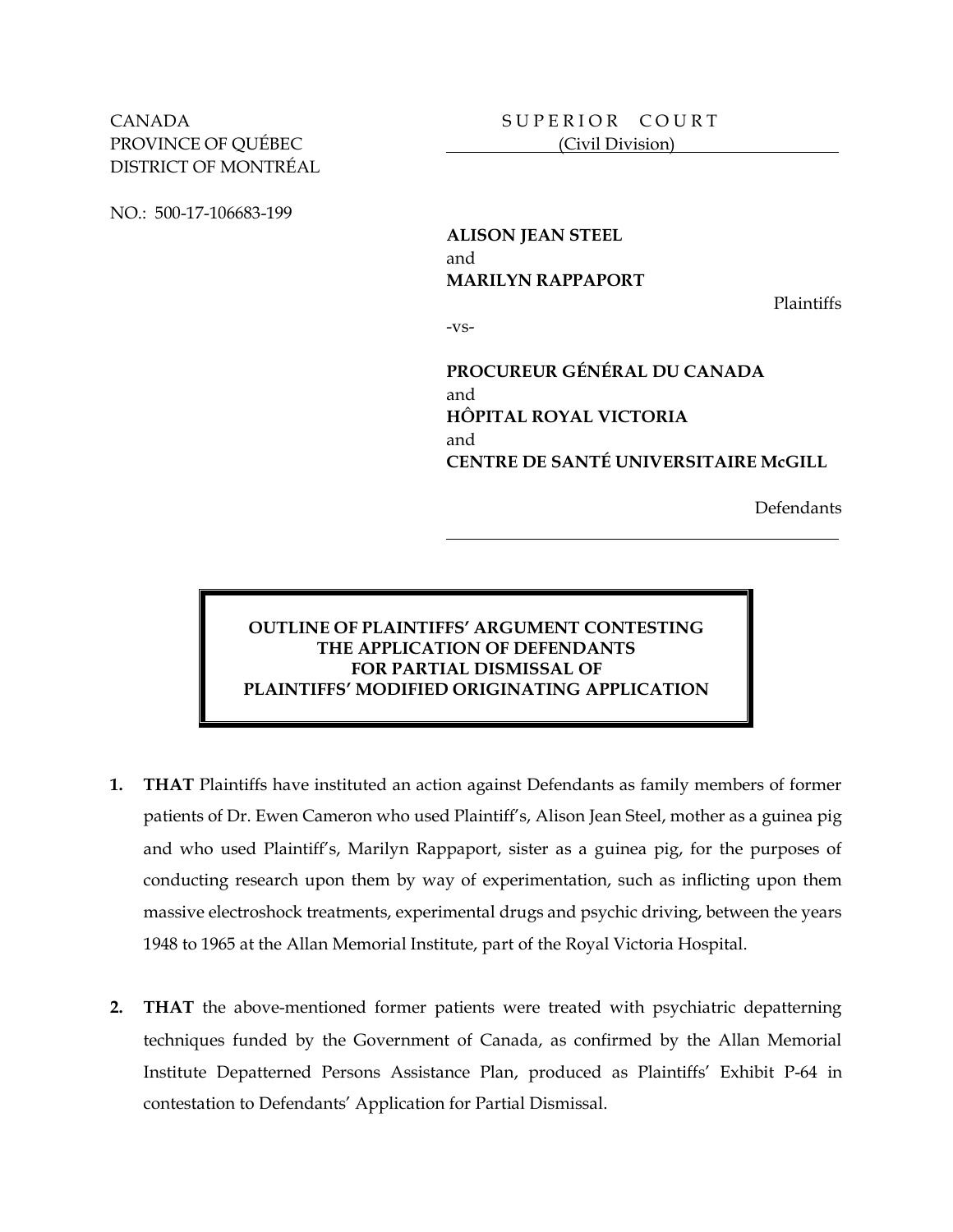- **3. THAT** as alleged by Plaintiffs, the treatments carried out by Dr. Ewen Cameron and/or the doctors who assisted him and the employees of the Hospital were unjustified, having been inflicted upon their mother and sister without their informed consent, and thereby causing permanent psychological damage to the patients.
- **4. THAT** as appears from the present court record, Plaintiffs were ordered by Judge André Prévost, J.C.S., who is in charge of the case management of the present case, to modify their proceedings and incorporate in the said proceedings the actual damages suffered by each of the family members of the patients.
- **5. THAT** in response to this Order, Plaintiffs amended their original Application by incorporating the impact that the above-mentioned experimental research had on family members of their parents and/or siblings, and this Modified Originating Application is dated December 29, 2020.
- **6. THAT** Plaintiffs were intending to continue with the modification of the Originating Application for those few mandators who prior to December 29, 2020, were unable to furnish to Plaintiffs' undersigned attorney the impact of this experimental research on their family members.
- **7. THAT** on the other hand and subsequent to December 29, 2020, Defendants' attorneys, both verbally and in writing, advised Plaintiffs' undersigned attorney and the Trial Judge that they intended to file an application for the partial dismissal of Plaintiffs' Modified Originating Application and therefore it was not practical for Plaintiffs to continue to modify their Originating Application to incorporate the few mandators who were not included in the Modified Originating Application until the Court decided on the Defendants' Motion for Partial Dismissal of Plaintiffs' Modified Originating Application.
- **8. THAT** Plaintiffs' present proceedings were instituted under Articles 91 and 92 of the *Code of*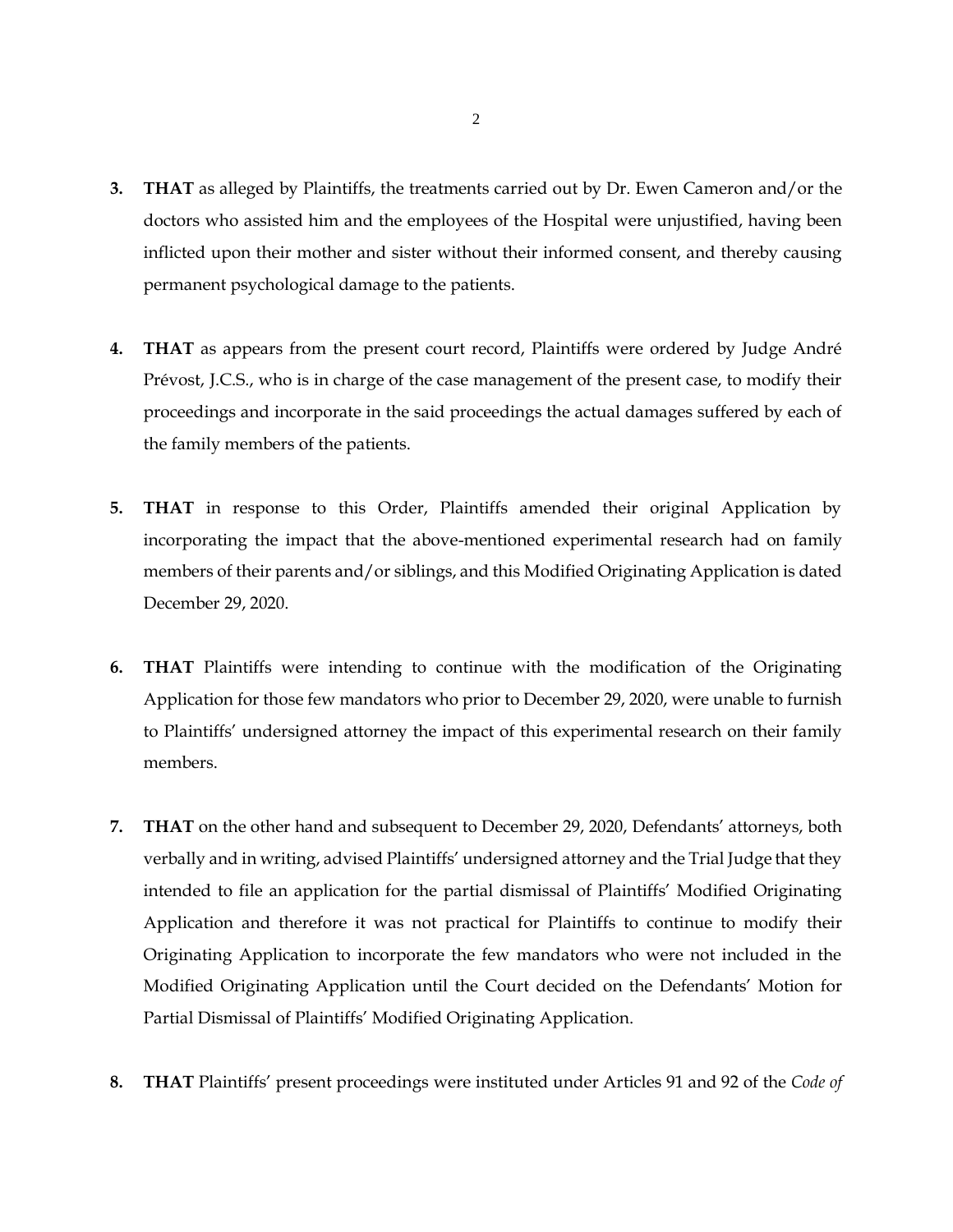*Civil Procedure* (C.C.P.) as a result of a meeting that took place in the meeting room of the Plaintiff, Marilyn Rappaport's, condominium and residence on May 20, 2018, and this meeting resulted from Plaintiff, Marilyn Rappaport, establishing a group whose parents and/or siblings were used as guinea pigs by Dr. Ewen Cameron for experimental research, and this group was referred to as SAAGA (Survivors Allied Against Government Abuse).

- **9. THAT** Plaintiffs' undersigned attorney was invited by the Plaintiff, Marilyn Rappaport, to attend this meeting and was present throughout the meeting and spoke to all members of the group who were present.
- **10. THAT** during this meeting, Plaintiffs' undersigned attorney was mandated by the group to proceed with a class action lawsuit against Defendants and particularly against the Attorney General of Canada (the government) for funding the Allan Memorial Institute program of experimental research.
- **11. THAT** it was also announced at this meeting on May 20, 2018, that many members of this group were from Canada, the United States, Mexico and Israel, and with the launch of SAAGA by Plaintiffs they expected many more to come forward.
- **12. THAT** the families who form the SAAGA group mandated Plaintiffs' undersigned attorney to take a class action since Plaintiffs' undersigned attorney has been litigating this matter for more than three decades, the whole as appears from an article that appeared in the CJN which was written by Janice Arnold on May 22, 2018, produced as Plaintiffs' Exhibit P-65 in contestation to Defendants' Application for Partial Dismissal, and a further article written by Joshua Philip on May 23, 2018, produced as Plaintiffs' Exhibit P-66 in contestation to Defendants' Application for Partial Dismissal.
- **13. THAT** furthermore, as appears from the Originating Application, as alleged by Plaintiffs in Paragraph 8 thereof, due to the vast publicity of mounting a class action, including a documentary that appeared on CBC's The Fifth Estate as well as other miscellaneous documentaries broadcast on television and over the internet, another law firm known as

3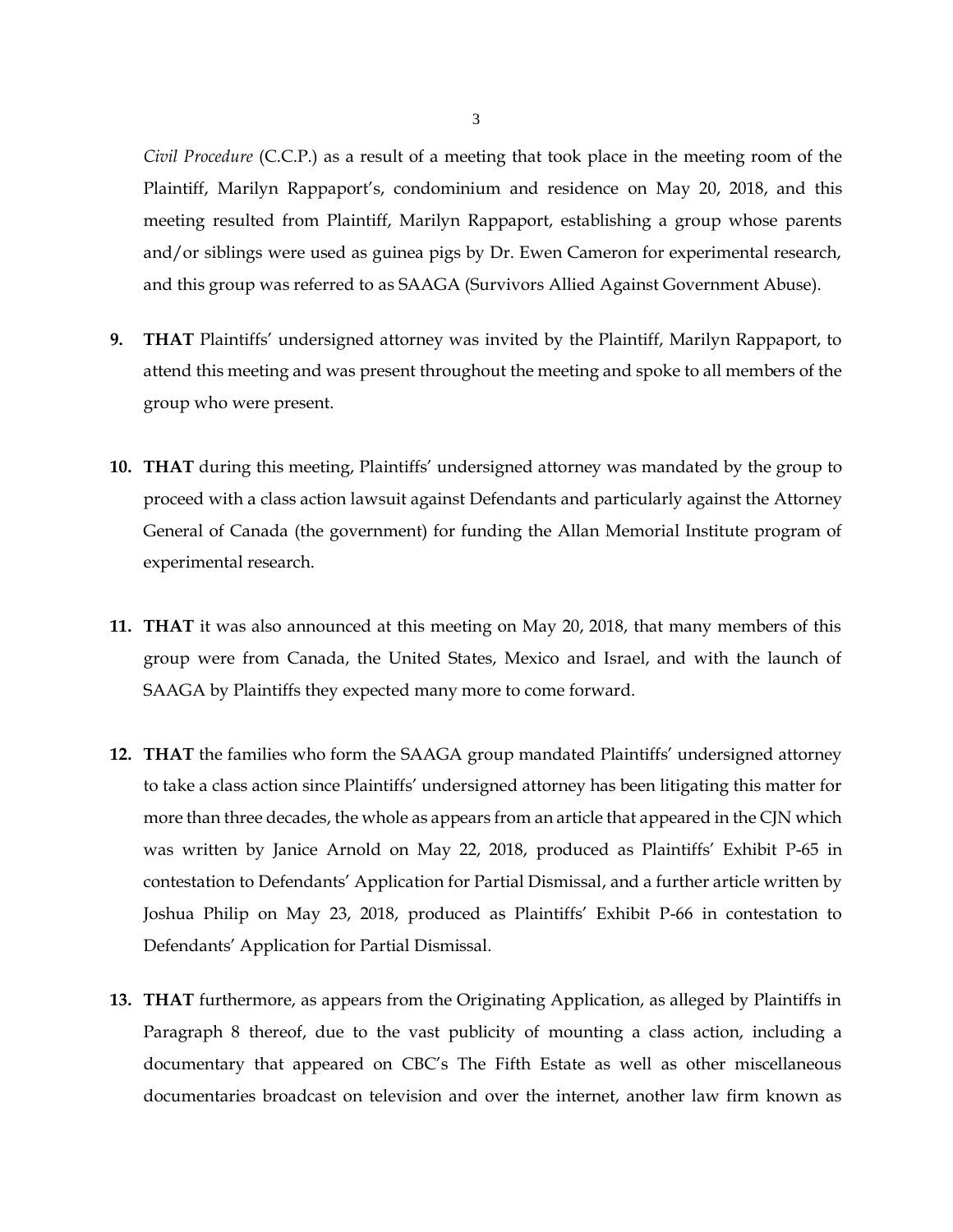Consumer Law Group Inc. was engaged by Julie Gold, Marlene Levinson and Alan Tanny who were present at the meeting of members of SAAGA on May 20, 2018, without advising Plaintiffs and/or their undersigned attorney, to institute proceedings for a class action and these proceedings were not only instituted against the Defendants herein but against the United States Attorney General as well, representing the CIA, the whole as appears more fully from the class action bearing Superior Court file number 500-06-000972-196, produced as Plaintiffs' Exhibit P-67 in contestation to Defendants' Application for Partial Dismissal.

- **14. THAT** as a consequence of the foregoing, Plaintiffs and their undersigned attorney decided that they would institute an action under Articles 91 and 92 C.C.P., that is referred to as a direct action, whereby Plaintiffs would represent themselves and act as mandataries for the SAAGA group as well as for other families who had a common interest with Plaintiffs in the proceedings under Article 91 C.C.P.
- **15. THAT** in any event, Plaintiffs and their undersigned attorney were not interested in instituting proceedings against the United States Attorney General since such proceedings would only delay the authorization of any class action and that all the Plaintiffs and most of the mandators in the present action are elderly persons and are vulnerable and they were not interested in becoming involved in protracted litigation and being delayed often for more than 10 years, as confirmed by the more recent jurisprudence for the authorization of a class action as opposed to a direct action under Article 91 C.C.P. and following where the authorization of the action is not necessary.
- **16. THAT** in fact, the foregoing class action instituted by Consumer Law Group Inc. has been vigorously contested by the United States Attorney General and their contestation has not yet even been adjudicated upon, and the Attorney General of Canada has also indicated that it intends to contest the said proceedings as well.
- **17. THAT** Defendants' application for partial dismissal of Plaintiffs' proceedings is essentially based upon the following grounds:
	- **a.** Firstly, Defendants allege that Plaintiffs have not produced for around half of the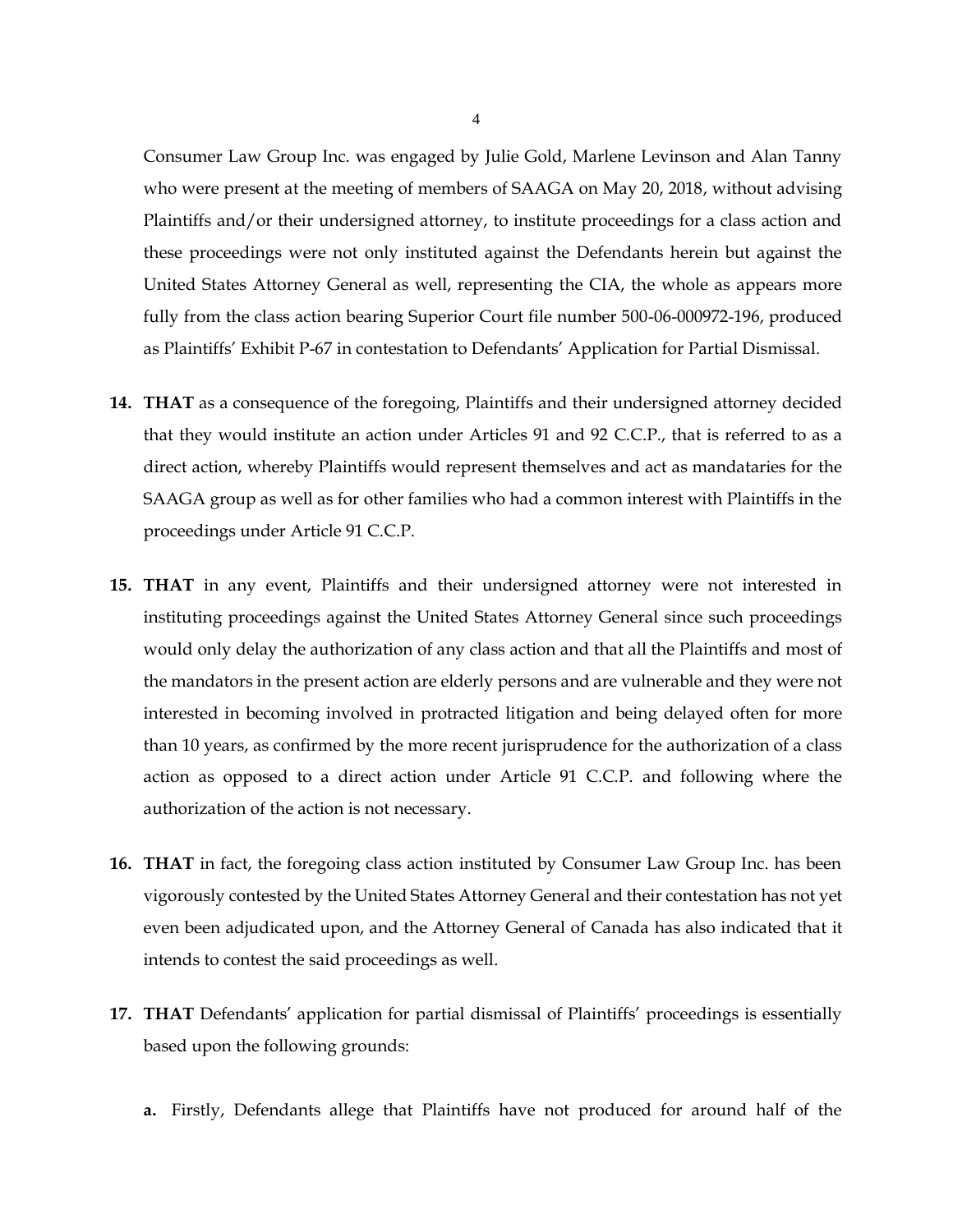purported members the mandates and/or impact statements of the family members and this contestation is totally unfounded, and in fact Plaintiffs' undersigned attorney has drawn to the attention of Defendants' attorneys that to date almost every one of the purported members who are mandators have produced these impact statements, and in any event Article 92 C.C.P. provides that any defect in the mandate has no effect unless it is not remedied, which can be done even in appeal;

- **b.** In response to Plaintiffs' position in this respect, Defendants' attorneys requested a video conference call between Plaintiffs' undersigned attorney and his stagiaire and Defendants' attorneys that took place on November 15, 2021, as confirmed by an email forwarded to Plaintiffs' undersigned attorney by the attorney representing the Attorney General of Canada, produced as Plaintiffs' Exhibit P-68 in contestation to Defendants' Application for Partial Dismissal;
- **c.** As appears from this email, Plaintiffs' undersigned attorney and Defendants' attorneys have essentially resolved the issue raised by Defendants' attorneys in regard to the mandates and/or impact statements, although the Attorney General of Canada is of the opinion that each of the family members must file a separate mandate as a mandator notwithstanding the position of the Plaintiffs' undersigned attorney that it only requires the mandate from one member of the family to act as mandator for all members of the family;
- **d.** In response to same, Plaintiffs' undersigned attorney advised Defendants' attorneys that if the Court is of the same opinion as the Attorney General of Canada, that Plaintiffs have no objection to obtaining mandates from each family member even though in regard to some mandates all members of the family signed the same mandate;
- **e.** Secondly, Defendants have alleged that the Plaintiffs and the purported members do not share a common interest in the dispute and according to their interpretation of Article 91 C.C.P. and its application all parties must have a common interest related to each element of the cause of action against the Defendants and in the present case although they have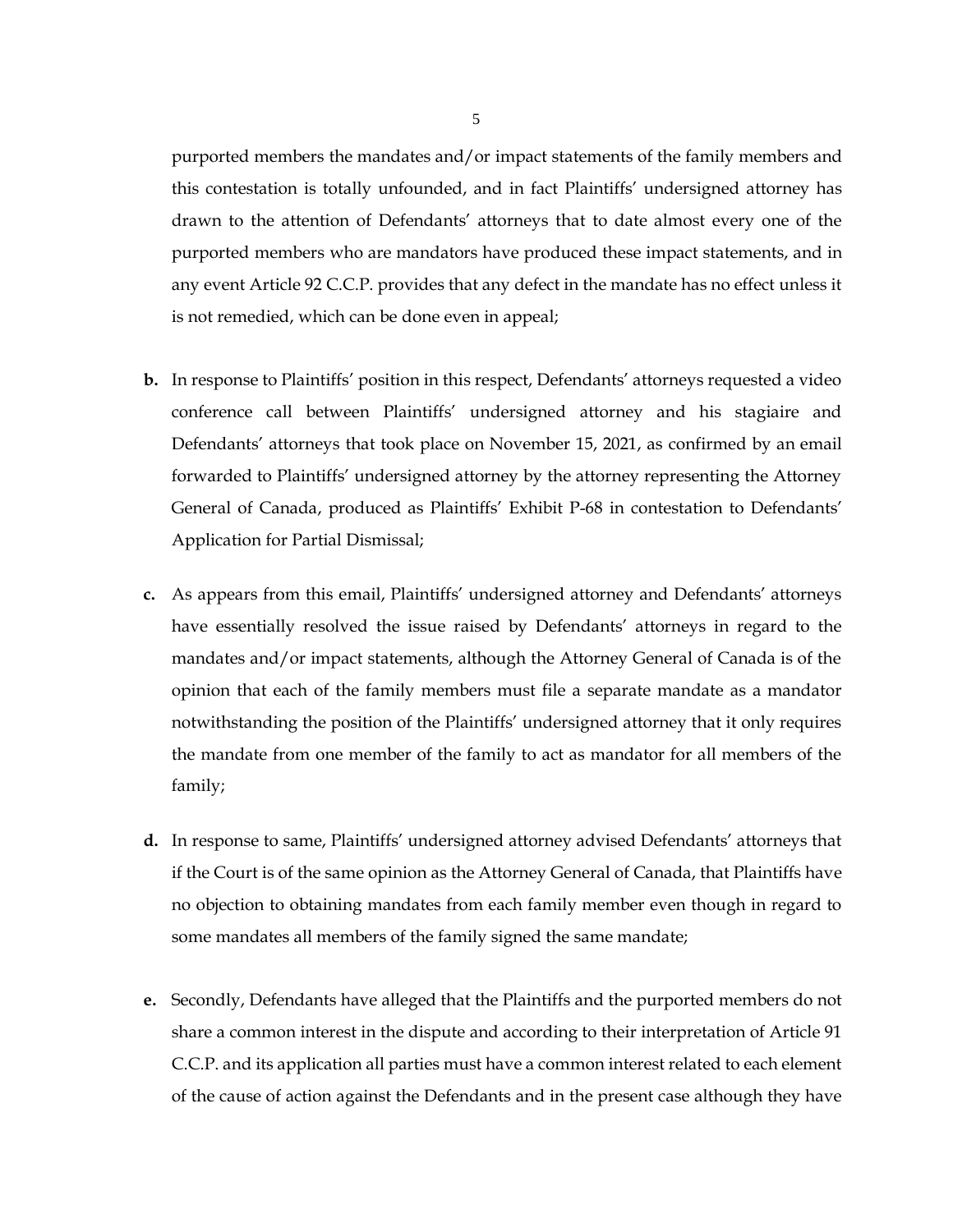a common interest in regard to the treatments and experimentation inflicted upon their parents and/or siblings, there is no common interest related to each element of the action including damages sustained by each family member;

- **f.** In response to same, Plaintiffs' undersigned attorney submits that this was not the intention of the legislator when it enacted Articles 91 and 92 C.C.P. and when it enacted Article 575(3) C.C.P. that deals with authorization of a class action, under the *Code of Civil Procedure*;
- **g.** Plaintiffs' undersigned attorney submits that under Article 575(3) C.C.P., in order to obtain authorization of a class action it must be established that the composition of the class makes it difficult or impracticable to apply the rules for mandates to take part in judicial proceedings on behalf of others or for consolidation of proceedings;
- **h.** Plaintiffs' undersigned attorney submits that in enacting this requirement for class actions, the legislator intended that a broad and flexible interpretation be given to Article 91 C.C.P. and its application, as the Supreme Court has recently held in regard to class actions in the case of *L'Oratoire Saint-Joseph du Mont-Royal* v. *J.J.*, 2019 SCC 35 [Plaintiffs' BoA, Tab  $\#$   $\Box$ , and that Articles 91 and 92 C.C.P. should be available to any members of any class action who have a common interest with the mandataries and who are not interested in being drawn into protracted litigation for many years, as hereinabove referred to;
- **i.** The above interpretation and application by the Attorney General of Canada and the attorneys representing the Defendant hospitals is too restrictive and should not be applied to the present case since the present action as instituted under Article 91 C.C.P. is certainly not difficult or impracticable to apply to the rules for mandates consisting only of approximately 50 mandators;
- **j.** Plaintiffs' undersigned attorney submits that the legislator would not have referred to Articles 91 and 92 C.C.P. in Article 575(3) C.C.P. if it intended to give a restricted interpretation and application to these articles;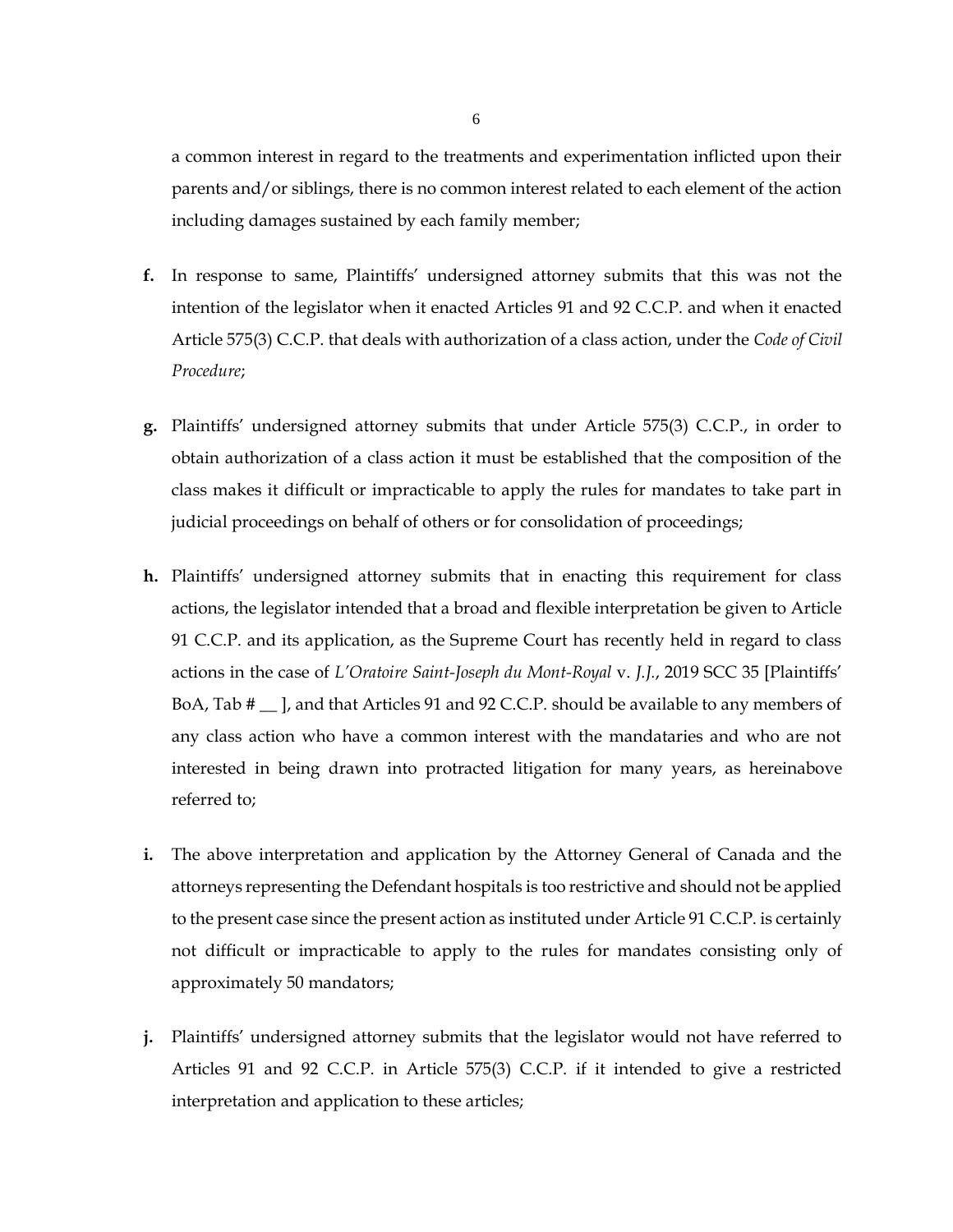- **k.** Defendants' argument is that even though the treatments carried out by Dr. Ewen Cameron were essentially the same for parents and/or siblings of the mandators, the damages suffered for each family were vastly different;
- **l.** There is no provision in Article 91 C.C.P. that a common interest in a dispute means that the mandators must have substantially the same damages as the mandataries;
- **m.** The only requirement under Article 91 C.C.P. is that the mandators have the same common interest in the dispute as the mandataries;
- **n.** Plaintiffs submit that the requirements in the present action are far less than the requirements for the authorization of a class action and therefore it is in the interests of justice and particularly access to justice that the present application and proceeding to partially dismiss the action of the Plaintiffs be dismissed;
- **o.** In fact, it would be against the interests of justice if the Court maintains the present application of the Defendants and concludes that the only recourse available to the mandataries is a class action or individual actions by each of the purported members.
- **p.** Thirdly, Defendants are claiming that the allegations on behalf of the purported members fail to disclose a common cause of action against Defendants and in a civil liability case both plaintiffs and mandators should have the same legal interest in each element of their claim;
- **q.** Plaintiffs' undersigned attorney submits that Article 91 C.C.P. does not provide for this rigid and restrictive requirement and therefore is not a ground in support of Defendants' Application for Partial Dismissal of Plaintiffs' action and that this argument should not be decided and adjudicated upon by way of an exception to dismiss and should be decided and adjudicated upon by the Trial Judge when the present case is heard on its merits;
- **r.** As appears from the Binders of Authorities submitted by the Defendants and their plans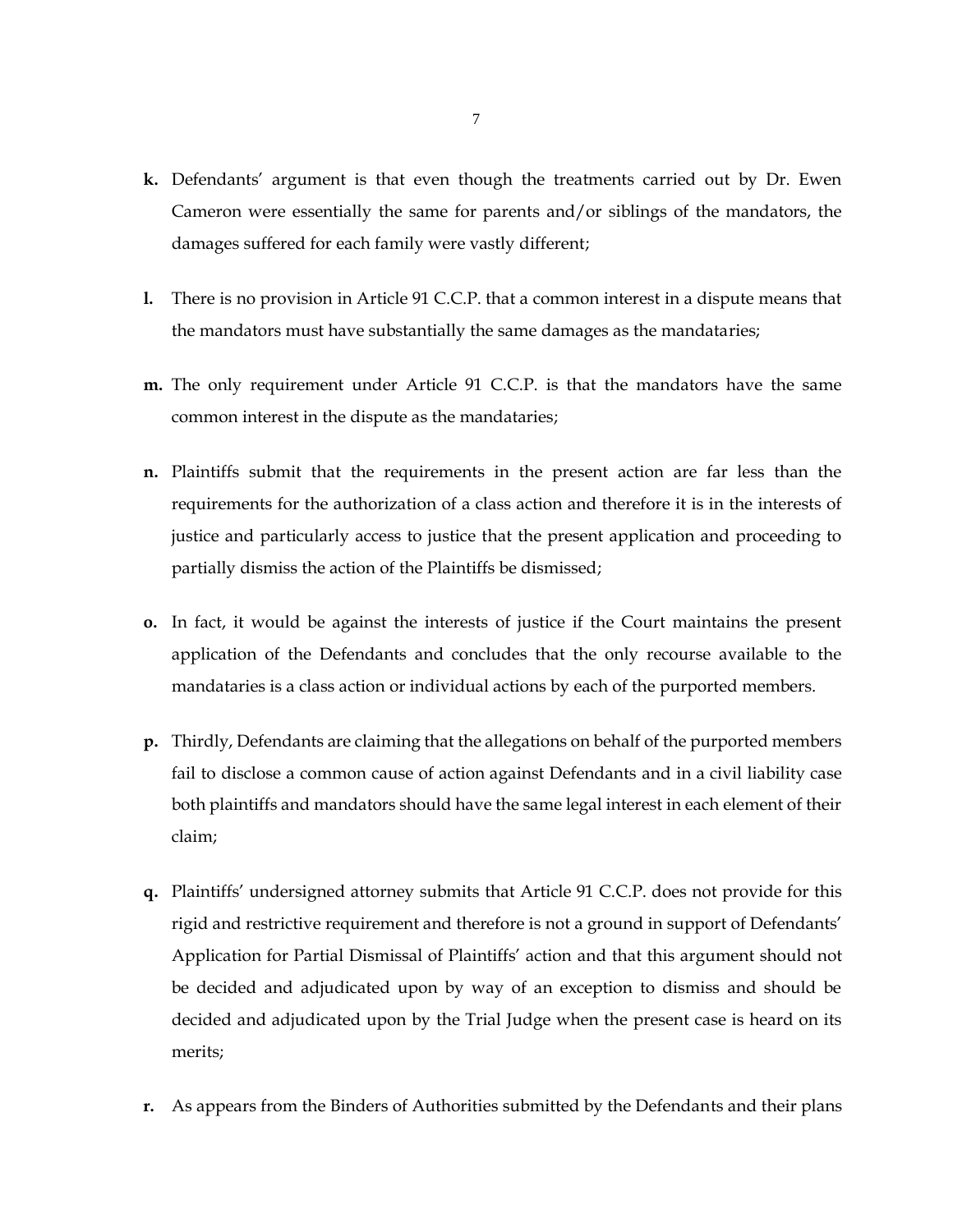of argument, Defendants cited many judgments in support of their Application for Partial Dismissal of the present action that were rendered in common law provinces of Canada;

- **s.** Plaintiffs' undersigned attorney submits that these judgments are not relevant to the present case since none of these provinces provide provisions for authorizations of class action such as those required in Québec for the issuance of class actions, as provided for by Article 575(3) C.C.P.;
- **t.** In any event and subsidiarily to the foregoing, it is against the interests of justice and against access to justice and the rule of proportionality if the Court maintains the Application for Partial Dismissal of the Defendants and concludes that the only recourse available to the mandators, as submitted by Defendants, is a class action or individual actions by each mandator, especially since all mandators opted for the present action and not the class action instituted by Consumer Law Group Inc.;
- **u.** Furthermore, the mandators can always opt to renounce to Plaintiffs' direct action and join the class action if and when it is ever authorized by the Court;
- **v.** Finally, the attorneys representing the Defendant hospitals in their Plan of Argument have cited the case of *Gail Kastner* -vs- *Hôpital Royal Victoria* at No. 2 of their Binder of Authorities;
- **w.** Plaintiffs' undersigned attorney submits that this Judgment does not constitute chose jugé in regard to the present direct action since the plaintiff in that case was a patient of Dr. Ewen Cameron and was subsequently compensated by the Government as a result of a judgment of the Federal Court, produced by Plaintiffs as Exhibit P-7;
- **18. THAT** in support of the foregoing and Plaintiffs' contestation to Defendants' Application for Partial Dismissal of Plaintiffs' Modified Originating Application, Plaintiffs refer this Honourable Court to its Book of Authorities.

## Dictionary Definitions

8